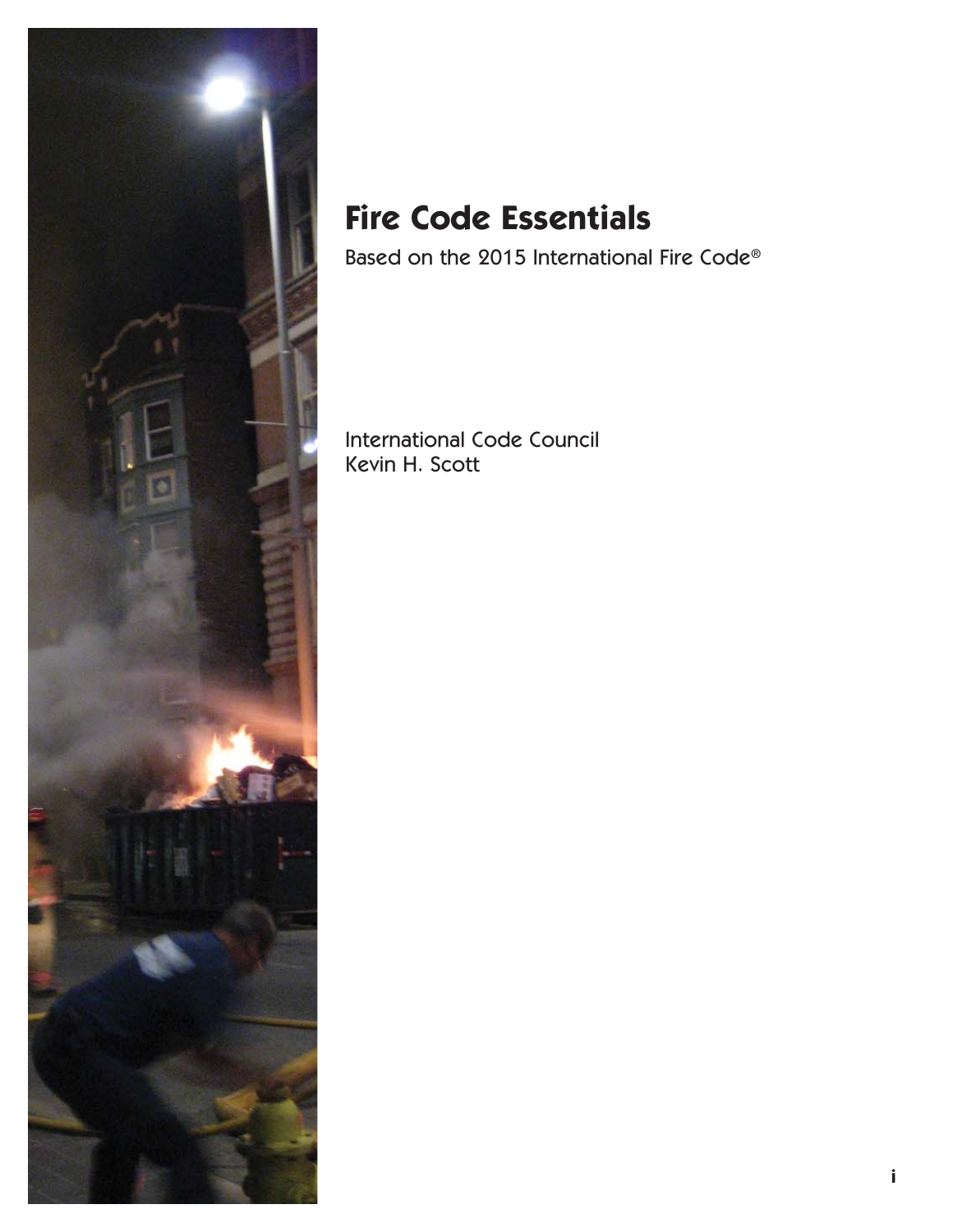**Fire Code Essentials**  Based on the 2015 International Fire Code<sup>®</sup> Kevin H. Scott

#### **International Code Council**

Executive Vice President and Director of Business Development: Mark A. Johnson Senior Vice President, Business and Product Development: Hamid Naderi Vice President, Education and Certification: Doug Thornburg Director, Product and Special Sales: Suzane Nunes Senior Marketing Specialist: Dianna Hallmark

ISBN: 978-1-60983-346-6 Cover Design: Lisa Triska Project Editor: Greg Dickson Project Head: Hamid Naderi Publications Manager: Mary Lou Luif Typesetting: Sue Brockman

COPYRIGHT © 2014



ALL RIGHTS RESERVED. This publication is a copyrighted work owned by the International Code Council, Inc. Without advance written permission from the copyright owner, no part of this book may be reproduced, distributed or transmitted in any form or by any means, including, without limitation, electronic, optical or mechanical means (by way of example, and not limitation, photocopying or recording by or in an information storage retrieval system). For information on permission to copy material exceeding fair use, please contact: Publications, 4051 West Flossmoor Road, Country Club Hills, IL 60478. Phone 1-888-ICC-SAFE (422-7233).

The information contained in this document is believed to be accurate; however, it is being provided for informational purposes only and is intended for use only as a guide. Publication of this document by the ICC should not be construed as the ICC engaging in or rendering engineering, legal or other professional services. Use of the information contained in this book should not be considered by the user to be a substitute for the advice of a registered professional engineer, attorney or other professional. If such advice is required, it should be sought through the services of a registered professional engineer, licensed attorney or other professional.

Trademarks: "International Code Council" and the International Code Council logo are trademarks of International Code Council, Inc.

Errata on various ICC publications may be available at www.iccsafe.org/errata.

First Printing: December 2014

PRINTED IN THE U.S.A.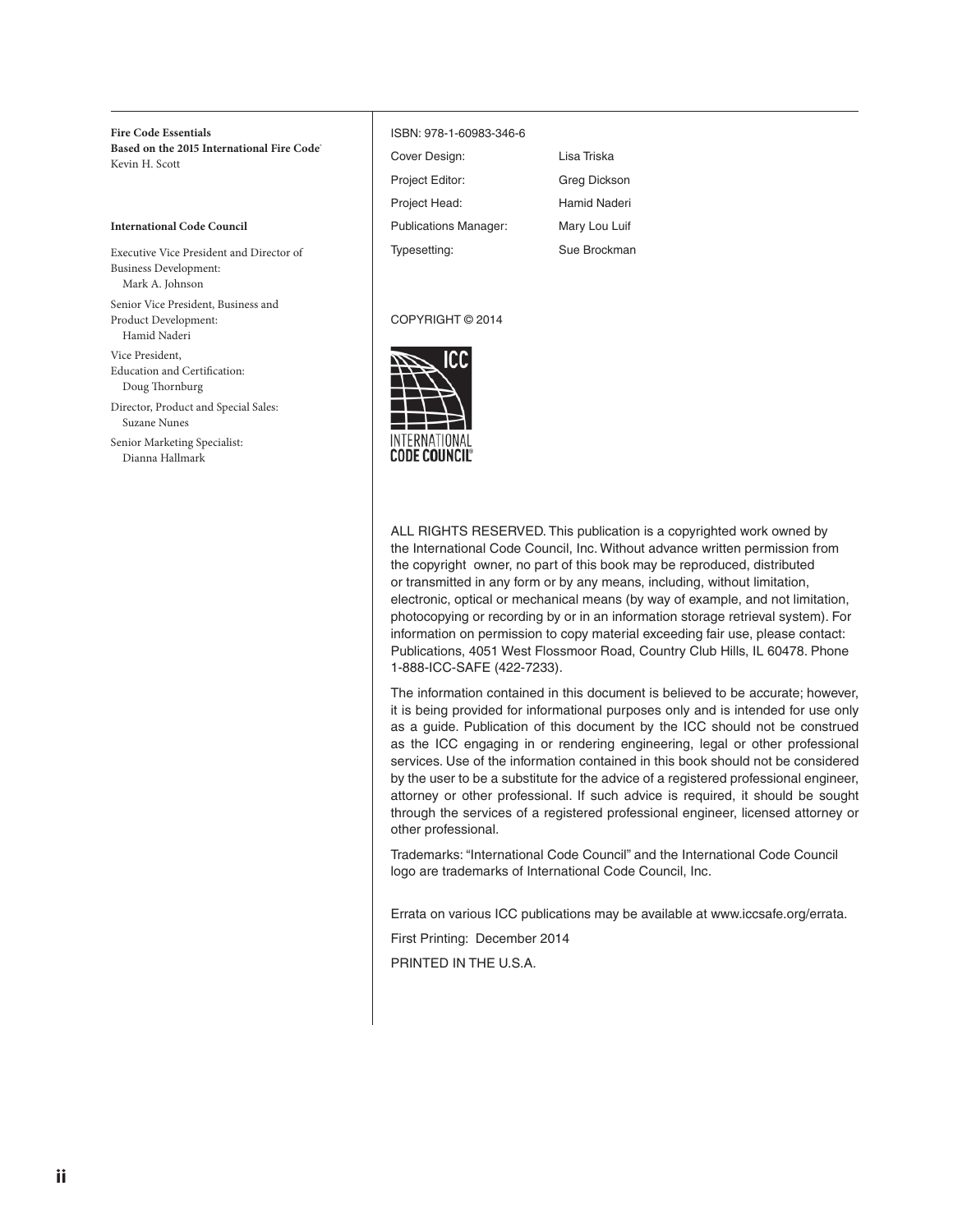

### **PART I : CODE ADMINISTRATION AND ENFORCEMENT 1**

| Chapter 1: Introduction to Building and Fire Codes2  |  |
|------------------------------------------------------|--|
|                                                      |  |
|                                                      |  |
|                                                      |  |
| International Residential Code (IRC) 8               |  |
| International Wildland-Urban Interface               |  |
| International Mechanical Code (IMC)9                 |  |
| International Fuel Gas Code (IFGC) 9                 |  |
| International Property Maintenance Code (IPMC)10     |  |
|                                                      |  |
|                                                      |  |
| Retroactive construction requirements in the IFC 13  |  |
|                                                      |  |
|                                                      |  |
| Referenced codes and standards 15                    |  |
|                                                      |  |
| Chapter 2: Legal Aspects, Permits and Inspections 17 |  |
|                                                      |  |
|                                                      |  |
|                                                      |  |
|                                                      |  |
|                                                      |  |
| Authority and duties of the fire code official21     |  |
|                                                      |  |
| Alternative materials and methods 23                 |  |
| Authority at fires and other emergencies24           |  |
|                                                      |  |
| Operational and construction permits 26              |  |
|                                                      |  |
|                                                      |  |
|                                                      |  |
|                                                      |  |
|                                                      |  |
|                                                      |  |
|                                                      |  |
|                                                      |  |
|                                                      |  |
|                                                      |  |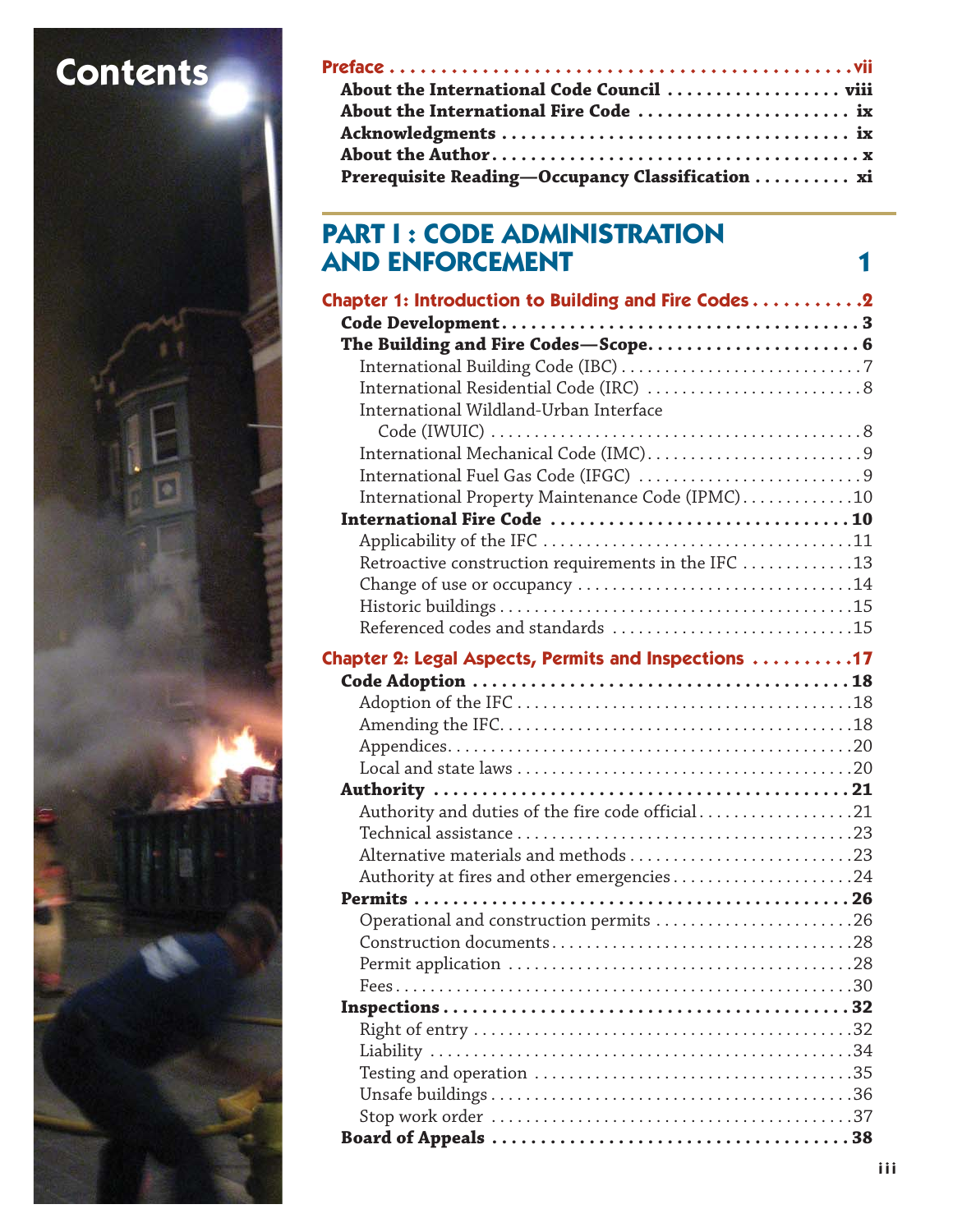### **PART II : GENERAL SAFETY REQUIREMENTS 41**

| <b>Chapter 3: General Precautions against Fire 42</b>    |
|----------------------------------------------------------|
| Combustible Materials  43                                |
|                                                          |
|                                                          |
|                                                          |
|                                                          |
|                                                          |
| Rooftop Gardens and Landscaped Roofs  48                 |
| <b>Chapter 4: Emergency Planning and Preparedness 49</b> |
| Emergency Forces Notification 50                         |
| Public Assemblies and Events 50                          |
|                                                          |
| Fire Safety and Evacuation Plans 51                      |
| Emergency Evacuation Drills 52                           |
| Employee Training and Response 54                        |
|                                                          |

## **PART III : SITE AND BUILDING SERVICES 55**

| Fire Apparatus Access Roads 57                                |  |
|---------------------------------------------------------------|--|
|                                                               |  |
| Hazards to Fire Fighters during Access  61                    |  |
| Fire Protection Water Supplies 62                             |  |
|                                                               |  |
|                                                               |  |
| Emergency Responder Radio Coverage64                          |  |
|                                                               |  |
|                                                               |  |
|                                                               |  |
|                                                               |  |
|                                                               |  |
| Solar Photovoltaic Power Systems  76                          |  |
|                                                               |  |
|                                                               |  |
| Commercial Cooking Operations80                               |  |
| Commercial kitchen exhaust hoods80                            |  |
|                                                               |  |
|                                                               |  |
| <b>Chapter 7: Interior Finish and Decorative Materials 84</b> |  |
|                                                               |  |
| Interior Wall and Ceiling Finish and Trim87                   |  |
|                                                               |  |
| Upholstered Furniture and Mattresses 90                       |  |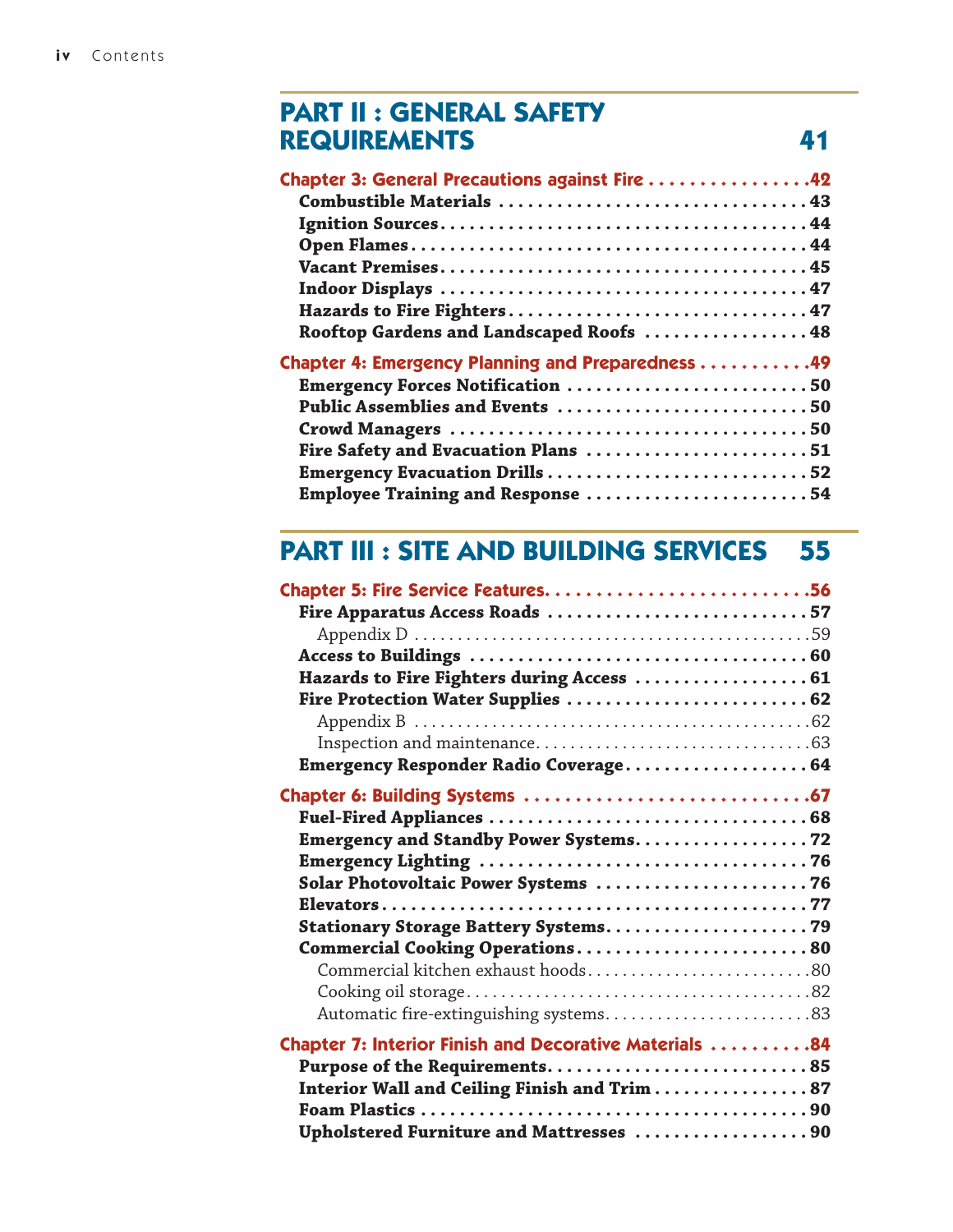### **PART IV : FIRE/LIFE SAFETY SYSTEMS AND FEATURES 93**

| Chapter 8: Requirements for All Fire Protection Systems94<br>Where Are Fire Protection Systems Required? 95<br>Construction Documents and Acceptance Testing 97<br>Inspection, Testing and Maintenance100<br>Fire Protection System Impairment 102<br>Fire Protection System Monitoring 105                                      |  |
|----------------------------------------------------------------------------------------------------------------------------------------------------------------------------------------------------------------------------------------------------------------------------------------------------------------------------------|--|
| Chapter 9: Automatic Sprinkler Systems106<br>Level of Exit Discharge and Fire Area107<br>Design and Installation Standards 109<br>Types of Automatic Sprinkler Systems112<br>Occupancies Requiring Automatic Sprinkler Protection 114<br>Fire Sprinklers "Throughout" and Exempt Locations 120<br>Fire Department Connection 121 |  |
| Chapter 10: Fire Alarm and Detection Systems122<br>Design and Installation Standards 123<br>Fundamental Components 126<br><b>Occupancies Requiring Fire Alarm and Detection Systems. 129</b><br>Carbon Monoxide Alarms 132                                                                                                       |  |
| Chapter 11: Means of Egress 134<br>Introduction to Means of Egress135<br>Exit Access and Exit Access Travel Distance  142<br>Exit Signs and Means of Egress Illumination 146<br>Means of Egress Maintenance 148                                                                                                                  |  |
|                                                                                                                                                                                                                                                                                                                                  |  |

### **PART V : SPECIAL PROCESSES AND BUILDING USES** 151

| <b>Chapter 12: Motor Fuel-Dispensing Facilities</b>   |  |
|-------------------------------------------------------|--|
|                                                       |  |
|                                                       |  |
| Dispensing Operations and Devices-All Fuels153        |  |
| Flammable and Combustible Liquid Fuel Dispensing  156 |  |
| Liquefied Petroleum Gas Dispensing 161                |  |
|                                                       |  |
| Types of Flammable Finishing Processes 166            |  |
| Spray Booth and Spray Room Construction168            |  |
| Mechanical Ventilation170                             |  |
|                                                       |  |
|                                                       |  |
|                                                       |  |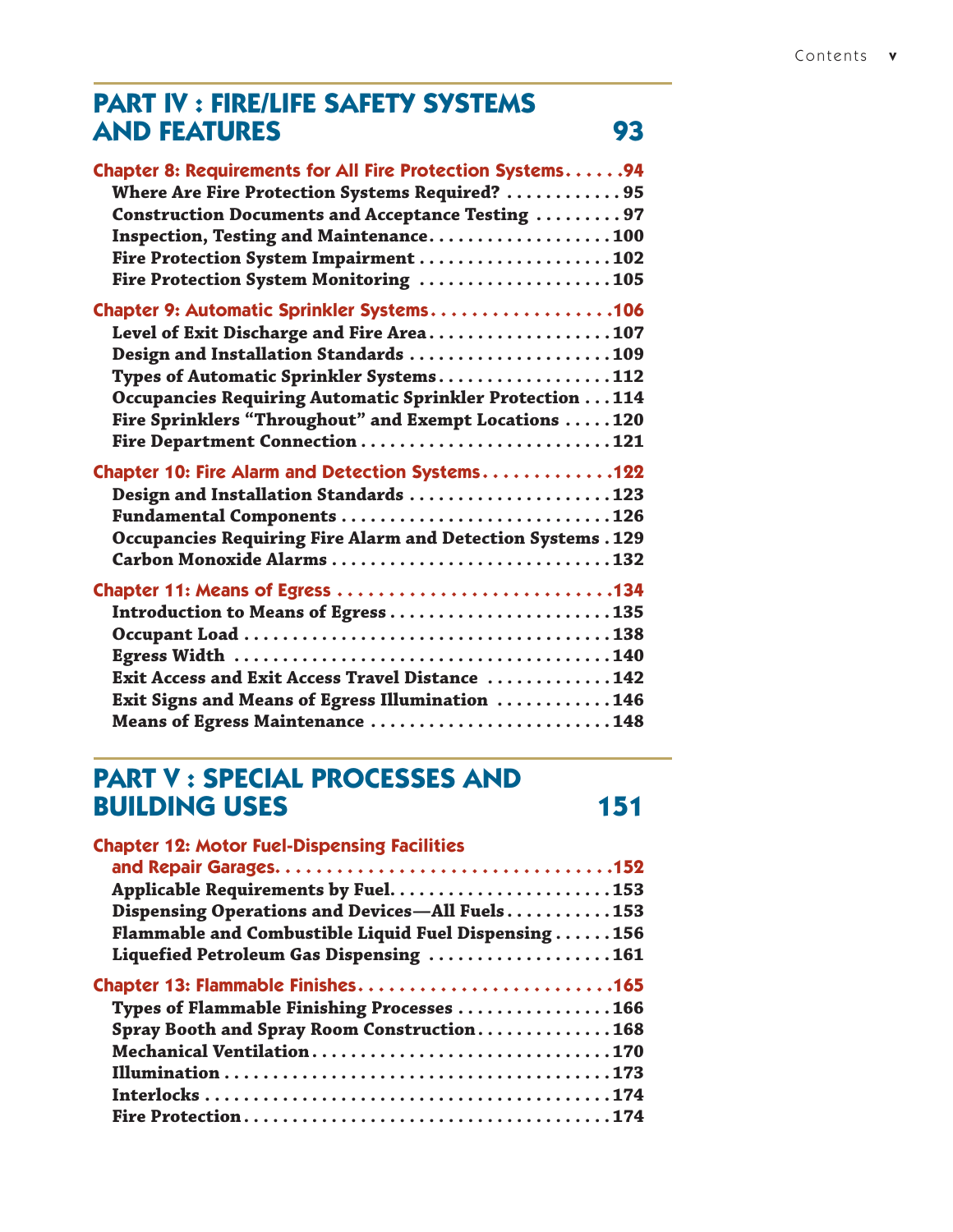| Chapter 14: High-Piled Combustible Storage 176      |  |
|-----------------------------------------------------|--|
| What Is High-Piled Combustible Storage?177          |  |
|                                                     |  |
| High-Piled Combustible Storage Areas181             |  |
|                                                     |  |
|                                                     |  |
| Chapter 15: Other Special Uses and Processes. 191   |  |
| Combustible Dust-Producing Operations192            |  |
| Fire Safety during Construction and Demolition  194 |  |
| Welding and Other Hot Work196                       |  |

# **PART VI : HAZARDOUS MATERIALS** 199

| Chapter 16: General Requirements For Hazardous Materials 200<br>Material Classification 202<br>Hazardous Materials Reporting 207<br>Maximum Allowable Quantity Per Control Area211<br>Hazard Identification Signs219<br>Separation of Incompatible Materials 221 |
|------------------------------------------------------------------------------------------------------------------------------------------------------------------------------------------------------------------------------------------------------------------|
| Chapter 17: Compressed Gases224                                                                                                                                                                                                                                  |
| Cylinders, Containers and Tanks226                                                                                                                                                                                                                               |
| Pressure Relief Devices227                                                                                                                                                                                                                                       |
|                                                                                                                                                                                                                                                                  |
|                                                                                                                                                                                                                                                                  |
|                                                                                                                                                                                                                                                                  |
| Separation from Hazardous Conditions233                                                                                                                                                                                                                          |
| Exhausted Enclosures and Gas Cabinets234                                                                                                                                                                                                                         |
| Leaks, Damage or Corrosion 235                                                                                                                                                                                                                                   |
| LP-Gas Cylinder Exchange Program 236                                                                                                                                                                                                                             |
| Chapter 18: Flammable and Combustible Liquids 238                                                                                                                                                                                                                |
| Classification of Liquids 239                                                                                                                                                                                                                                    |
| Containers, Portable Tanks and Stationary Tanks241                                                                                                                                                                                                               |
| Design and Construction of Storage Tanks 244                                                                                                                                                                                                                     |
| Storage Tank Openings248                                                                                                                                                                                                                                         |
|                                                                                                                                                                                                                                                                  |
|                                                                                                                                                                                                                                                                  |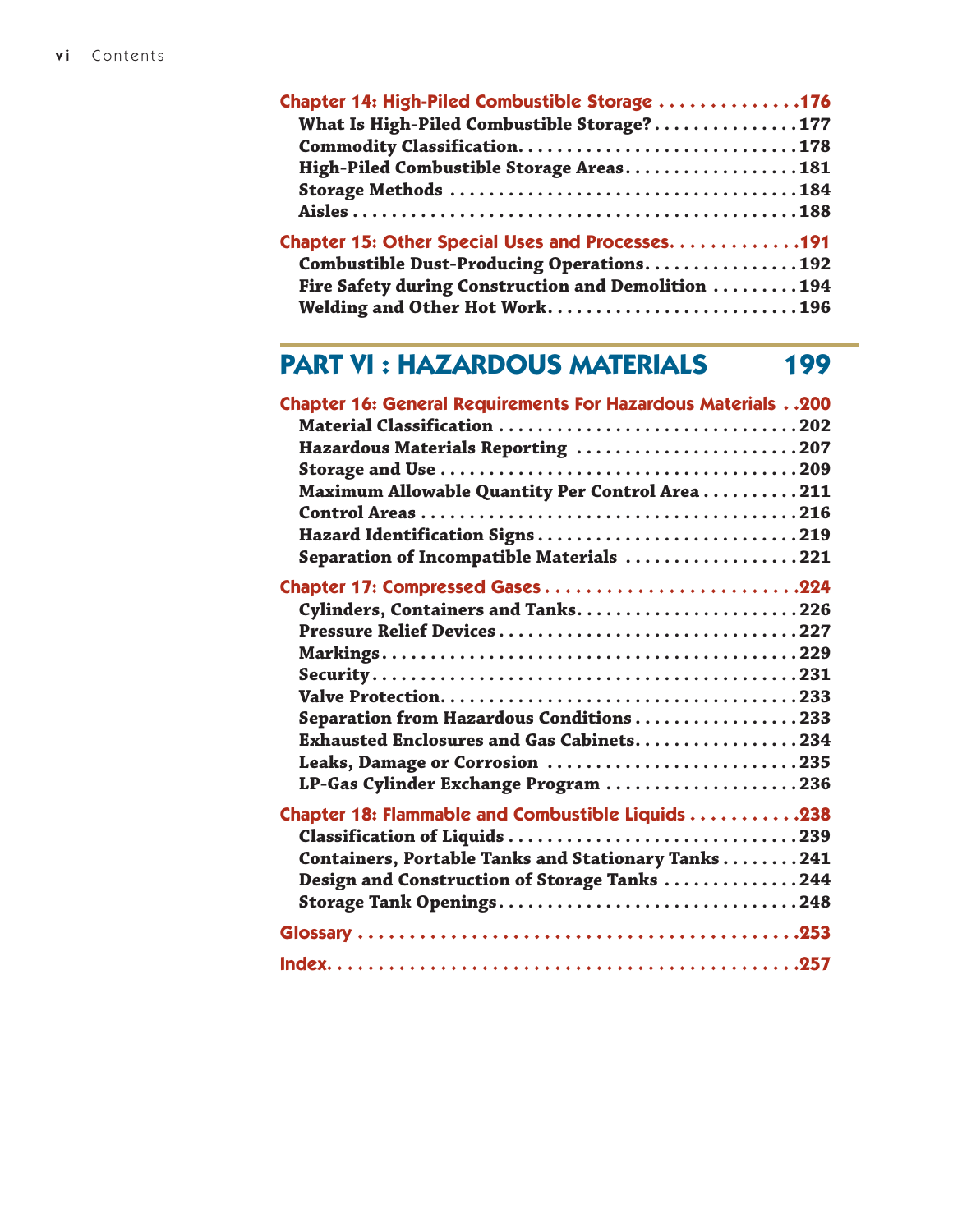

Fire code enforcement is an important public safety function because unwanted fires injure and kill thousands annually. Unwanted fires also inflict a monetary impact on communities because fires remove businesses from the tax rolls while the damaged building is rebuilt. Statistics confirm that over 40 percent of the businesses that experience a fire never reopen because they lose their customer base. Of concern to any community is the accidental release of hazardous materials because of the potential for fire, explosion or injury due to incapacitation by the chemical's constituents. All of these incidents require a response by the fire department, which places fire fighters in danger, especially when an interior rescue and fire attack is required. Given the broad scope of hazards in society, the job of enforcing the fire code is challenging. This is especially true when dealing with hazardous materials, high-piled combustible storage and combustible dust-producing operations.

*Fire Code Essentials: Based on the 2015 International Fire Code*<sup>®</sup> (IFC<sup>®</sup>) was developed to address the need for an illustrated text explaining the basics of the fire code. It is intended to provide an understanding of the proper application of the code to the most commonly encountered hazards found in many communities and cities. The text is presented and organized in a user-friendly manner with an emphasis on technical accuracy and clear noncode language. The content is directed to fire service professionals, code officials, designers and others in the building construction industry.

The content of *Fire Code Essentials* is organized to correspond with the arrangement of the 2015 IFC. It commences with a review of the legal aspects associated with the adoption and enforcement of the fire code provisions, including permitting, right of entry and inspector liability. It progresses through common hazards that can be found in any occupancy; site and building features that must be addressed with any new construction; fire and life safety systems and features and special processes and uses; and it concludes with a review of the most commonly encountered hazardous materials. This format is useful to readers because it pulls together related information from the various sections of the IFC into one convenient location while providing a familiar frame of reference to those with code enforcement experience. The book is formatted to follow the steps of new building construction or renovation as well as areas of focus during any fire inspection. This format and arrangement offers the reader a means to understanding why fire code enforcement is an important public safety function and why it is so important to the safety of emergency responders.

Anyone involved in the design, construction or inspection of buildings or industrial processes and hazards will benefit from this book. Beginning and experienced fire inspectors, plans examiners, contractors, engineers, architects, environmental/health and safety professionals, and students in fire science, fire protection and building inspection technology curriculum or related fields of study and work will gain a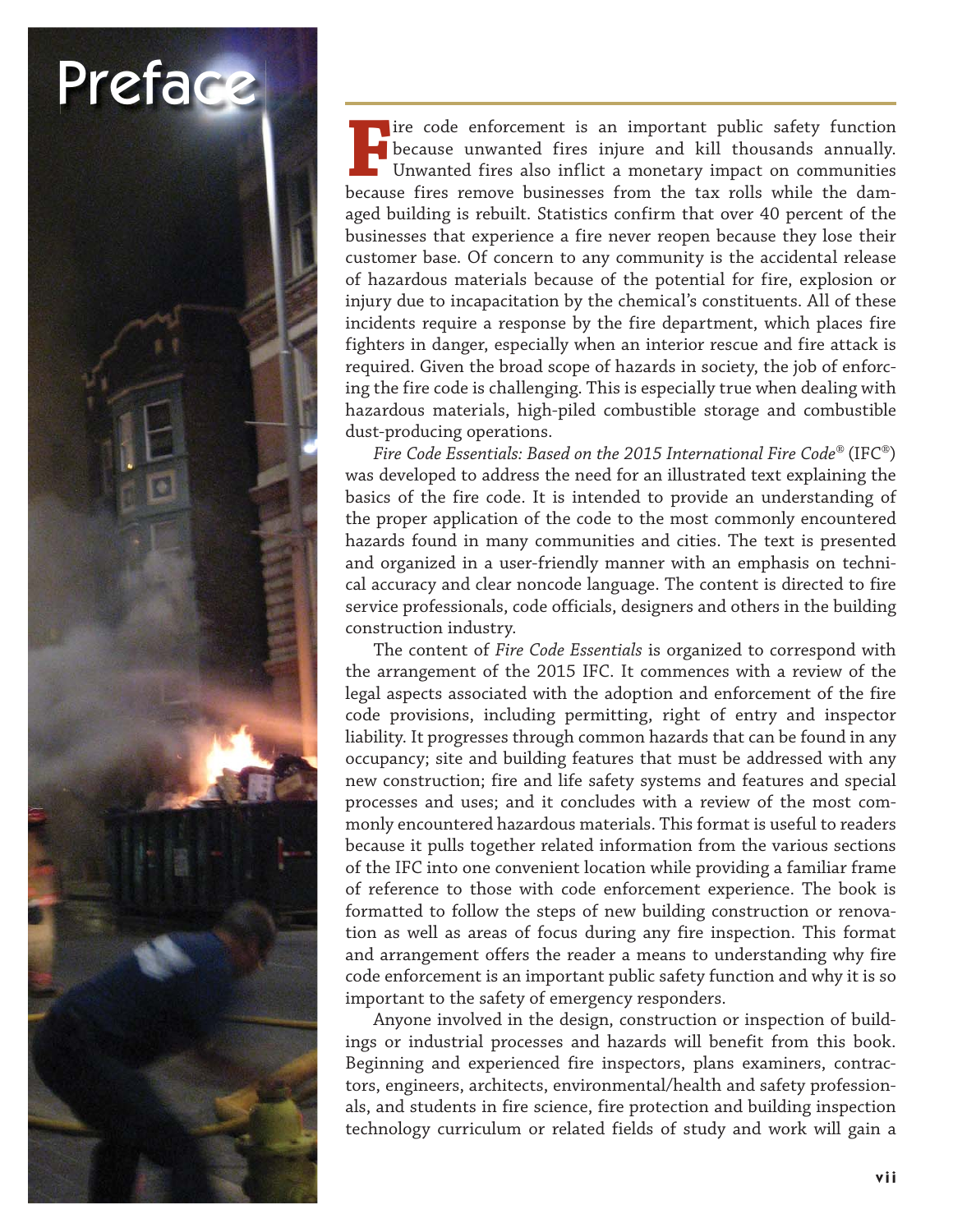fundamental understanding and practical application of the frequently used provisions of the 2015 edition of the IFC.

Reasonable and correct application of the code provisions is enhanced by a basic understanding of the fire code development process, the scope, intent and correlation of the family of the International Codes, and the proper administration of those codes. This fundamental information is provided in the opening chapters of this book. The book also explains the interaction of the fire code with other local and state regulations. Because the content is focused on the fire code, the book includes prerequisite reading that is important in understanding the *International Building Code* occupancy classification system, how buildings are assigned occupancy classifications and how these classifications are used in the application of the IFC.

This book does not intend to cover all provisions of the IFC or all of the accepted materials and methods for the construction of fire protection systems, fire and life safety features or the storage and handling of combustible and hazardous materials. Focusing in some detail on the most common hazards that are found in nearly every community affords an opportunity to fully understand the basics without exploring every variable and alternative. This is not to say that information not covered is any less important or valid. This book is best used as a companion to the IFC and appropriate National Fire Protection Association standards, which should be referenced for more complete information.

*Fire Code Essentials* features full color illustrations and photographs to assist the reader in visualizing the application of the code requirements. Practical examples, simplified tables and highlights of particularly useful information also aid in understanding the provisions and determining code compliance. References to the applicable 2015 IFC sections are cited to assist readers in locating the corresponding code language and related topics in the code.

### **ABOUT THE INTERNATIONAL CODE COUNCIL**

The International Code Council is a member-focused association. It is dedicated to developing model codes and standards used in the design, build and compliance process to construct safe, sustainable, affordable and resilient structures. Most U.S. communities and many global markets choose the International Codes. ICC Evaluation Service (ICC-ES) is the industry leader in performing technical evaluations for code compliance fostering safe and sustainable design and construction.

#### **Headquarters:**

500 New Jersey Avenue, NW, 6th Floor, Washington, DC 20001-2070

#### **Regional Offices:**

Birmingham, AL; Chicago, IL; Los Angeles, CA 1-888-422-7233 www.iccsafe.org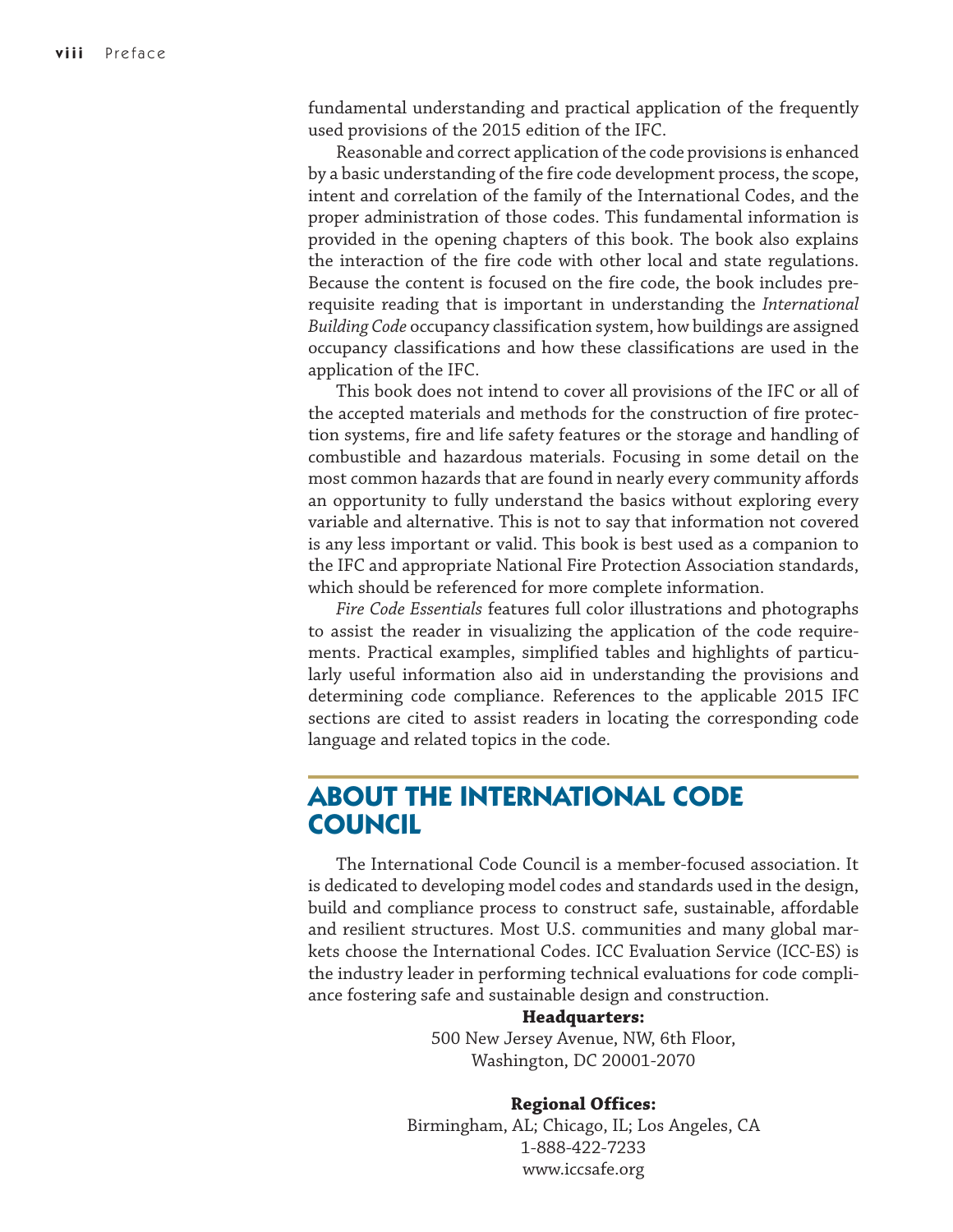### **ABOUT THE INTERNATIONAL FIRE CODE**

The IFC is a comprehensive, stand-alone model code that regulates minimum fire safety requirements for new and existing buildings, facilities, storage and processes. The IFC addresses fire prevention, fire protection, life safety and the storage and use of hazardous materials in new and existing buildings, facilities and processes. The IFC provides a total approach of mitigating hazards in all buildings and sites, regardless of the hazard being indoors or outdoors.

The IFC contains criteria for design, construction and maintenance. For example, before one constructs a building, the site must be provided with an adequate water supply for fire-fighting operations and a means of building access for emergency responders in the event of a medical emergency, fire or natural or technological disaster. Depending on the building's occupancy and uses, the IFC regulates the various hazards that may be housed within the building, including refrigeration systems, application of flammable finishes, fueling of motor vehicles, storage of high-piled combustible materials and storage and use of hazardous materials. The IFC sets forth minimum requirements for these and other hazards and contains requirements for maintaining the life safety of building occupants, the protection of emergency responders, and to limit the damage to a building and its contents as the result of a fire, explosion or unauthorized hazardous material discharge.

### **ACKNOWLEDGMENTS**

Scott Stookey, previously a Senior Technical Staff member with the International Code Council and currently with the Austin, Texas, Fire Department, authored the 2009 *Building Code Basics: Fire*. That book was the basis for this document series. The 2012 edition, and now this edition, have built on that original document. *Fire Code Essentials* is the result of a collaborative effort, and the author is grateful for the valuable contributions by the following talented staff of ICC: Hamid Naderi, P.E., C.B.O., Senior Vice President Product Development; Doug Thornburg, A.I.A., C.B.O., Vice President and Technical Director of Product Development; Senior Technical Staff Stephen Van Note, C.B.O and Technical Staff/Education Terrell Stripling for their contributions throughout this project. As always, their assistance and guidance on various provisions were extremely helpful.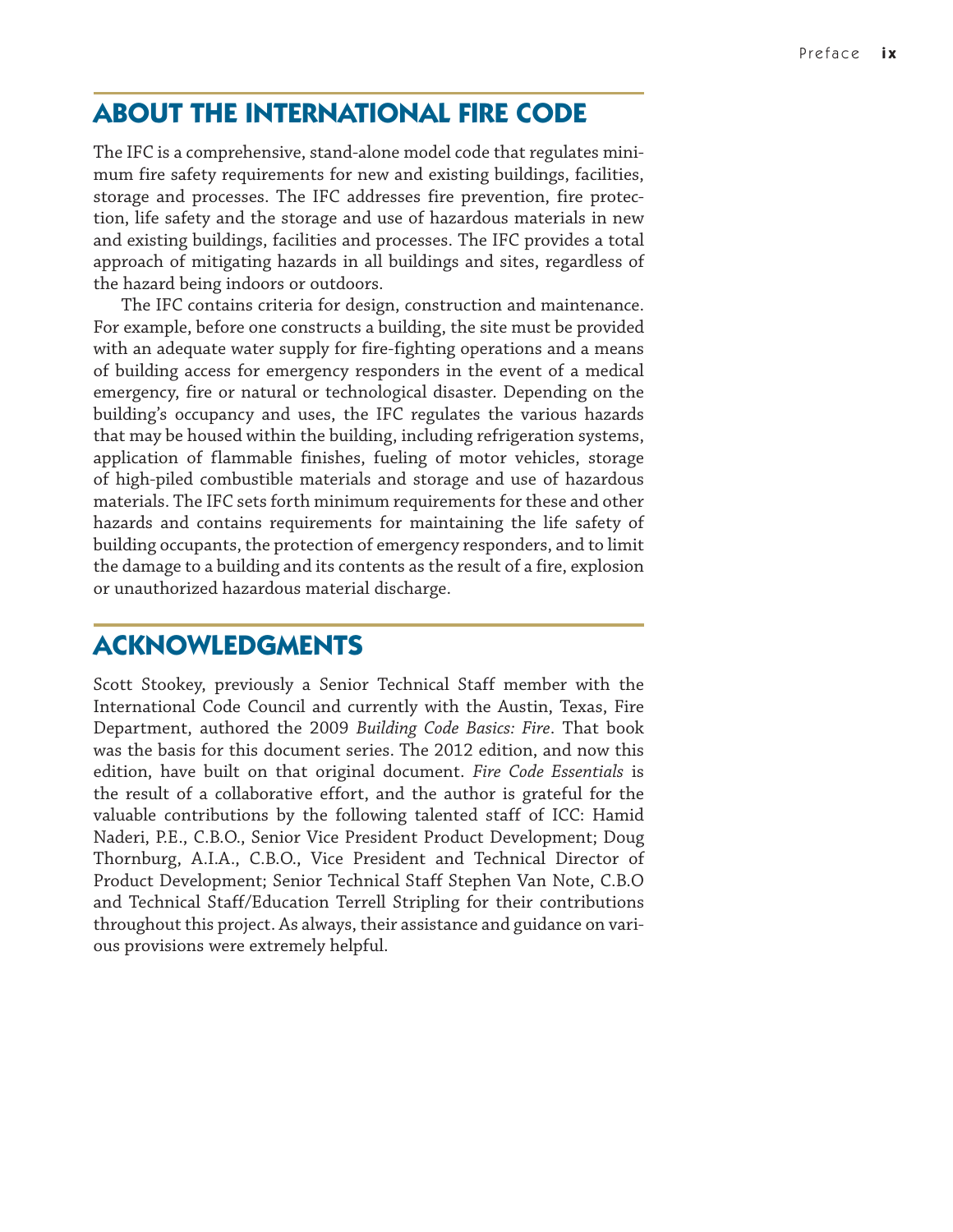### **ABOUT THE AUTHOR**

Kevin Scott is President of KH Scott & Associates LLC. Kevin has extensive experience in the development of fire safety, building safety and hazardous materials regulations. Kevin has actively worked for over 25 years in the development of fire code, building code and fire safety regulations at the local, state, national and international levels. Kevin provides consulting services regarding plan review, interpretation, application and enforcement of fire codes and building codes. He previously worked as a Senior Regional Manager with the International Code Council. Prior to that, he was Deputy Chief for the Kern County Fire Department, California, where he worked for 30 years.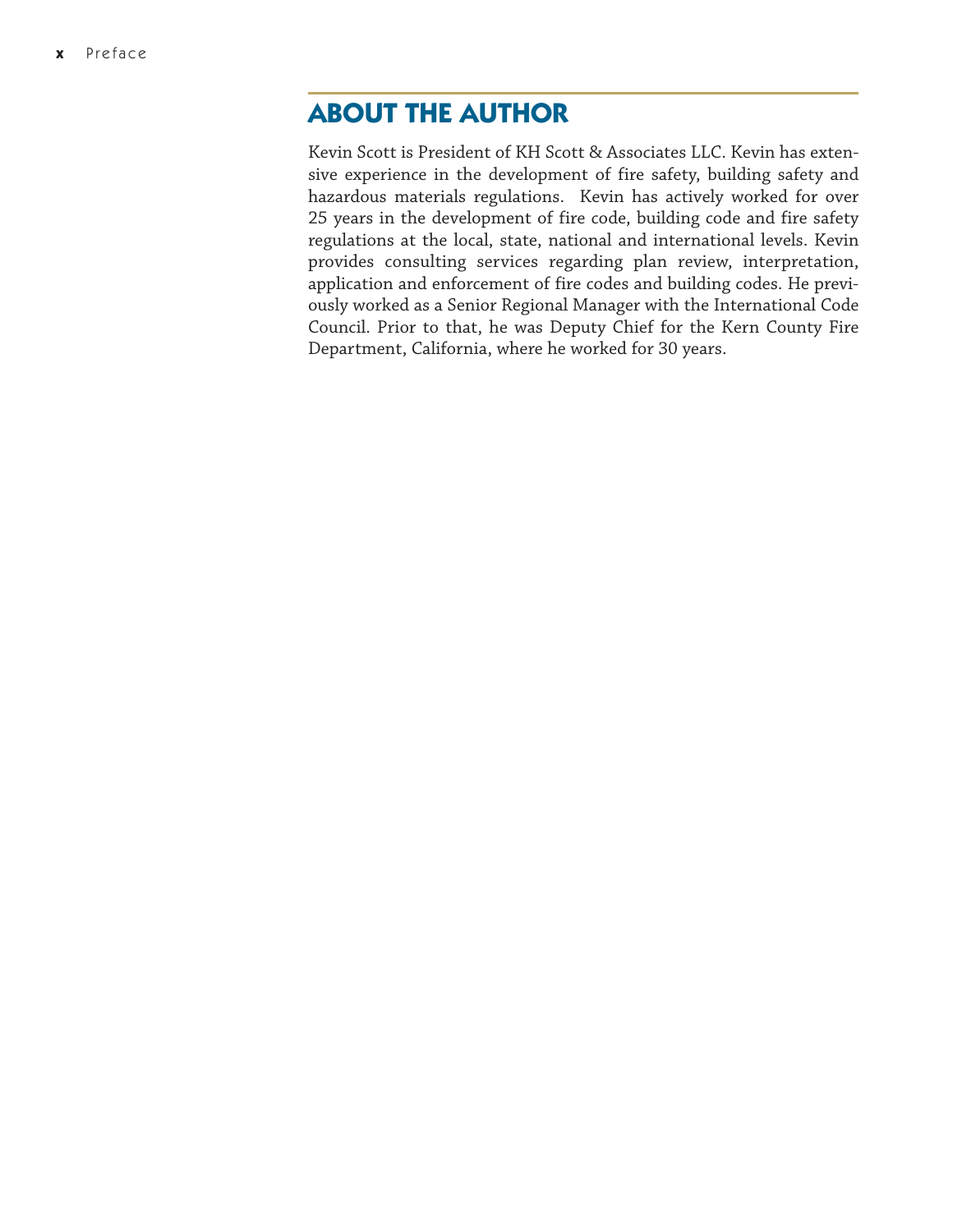### **PREREQUISITE READING—OCCUPANCY CLASSIFICATION**

Before readers of this book proceed into its content, they must understand that most communities regulate their buildings based on the occupancy classification, which is assigned based on the use and character of a building. A building's use is evaluated for life safety and fire risks, and its character represents the functions and activities that are expected to occur in the building. An occupancy classification is based on the relative hazards within a building, and similar uses are grouped into occupancy categories. A correct occupancy classification establishes the foundation for all the code requirements that are intended for the building's safe use.

Occupancies are classified into groups and subgroups using the requirements in the *International Building Code®* (IBC®). In most communities, the fire code official does not have the legal authority to assign an occupancy classification; this task is normally assigned to the building code official. The reason is the IBC addresses not only fire and life safety aspects, but also includes requirements for accessibility of mobilityimpaired persons; building sanitation such as potable and wastewater systems; building ventilation such as the fresh air supply and heating, ventilating and air conditioning systems as well as various structural loads of the building itself and external loads including snow, wind, rain and seismic ground movements. A building's occupancy classification influences these and other building code provisions. The *International Fire Code®* (IFC*®*) is primarily concerned with control of combustible materials and ignition sources; proper design, construction and maintenance of fire protection systems; safety of emergency responders and mitigation of processes or uses that represent a fire hazard or a high potential of injury or death, such as the release of hazardous materials, through safe design, construction, operation and maintenance.

The factors that govern the classification of a building's use must be carefully considered so that those uses or occupancies having approximately the same combustible content and similar fire and life hazard characteristics will be classified under the same occupancy heading. Occupancies should be grouped so that fire protection requirements and height and area limitations applicable to the occupancy groups are rational for all building uses within that group. Every classification must be based on the premise that the uses covered by each will have similar fire hazards and life safety problems and that they share like characteristics. Within any given occupancy group or subgroup, no wide differentiation should exist between the fire hazards of the most hazardous and the least hazardous uses.

The occupancy groups include 10 major classifications as follows:

- A Assembly
- B Business
- E Educational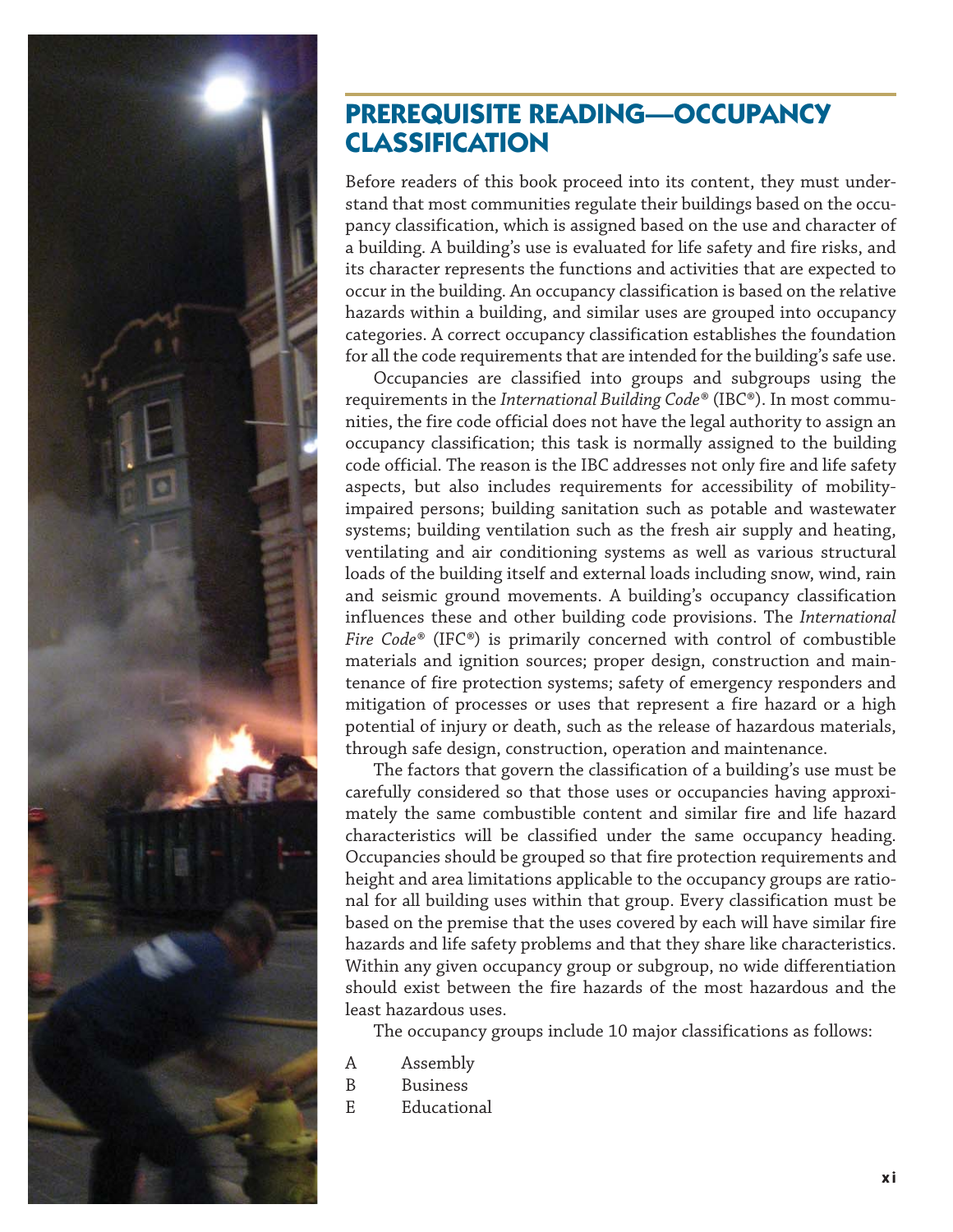- F Factory-Industrial
- H Hazardous
- I Institutional
- M Mercantile
- R Residential
- S Storage
- U Utility and Miscellaneous

In addition to these major classifications, the occupancy groups of Assembly, Factory-Industrial, Hazardous, Institutional, Residential and Storage are further divided into subgroups in order to accommodate some variations in the hazards associated with the uses within each group (for example, hotel versus an apartment dwelling in the Residential classification). The fire load characteristics in Factory-Industrial and Storage occupancies vary considerably depending upon the product or process involved and, therefore, these uses are further classified into subgroups of low and moderate hazard, depending upon the potential fire severity.

The occupancy subgroups for specific classifications are as follows:

#### **A Assembly**

- A-1 Fixed seating for entertainment, i.e. theater or concert hall
- A-2 Drinking and dining establishments
- A-3 General assembly classification if others don't apply
- A-4 Indoor sports facility
- A-5 Outdoor sports facility

#### **F Factory-Industrial**

- F-1 Moderate hazard factory manufacture or assembly of combustible products
- F-2 Low hazard factory manufacture or assembly of noncombustible products

#### **H Hazardous**

- H**-**1 Use or storage of hazardous materials with a detonation potential
- H-2 Use or storage of hazardous materials with a deflagration potential
- H-3 Use or storage of hazardous materials which present a significant physical hazard
- H-4 Use or storage of hazardous materials which present a health hazard
- H-5 Semiconductor fabrication facilities or research labs

#### **I Institutional**

- I-1 24-hour care where a supervised environment or custodial care is provided
- I-2 24-hour medical care or hospital facility
- I-3 Detention facility or jail
- I-4 Day care facility

#### **R Residential**

- R-1 Hotel or motel transient stay
- R-2 Apartment or dormitory nontransient stay